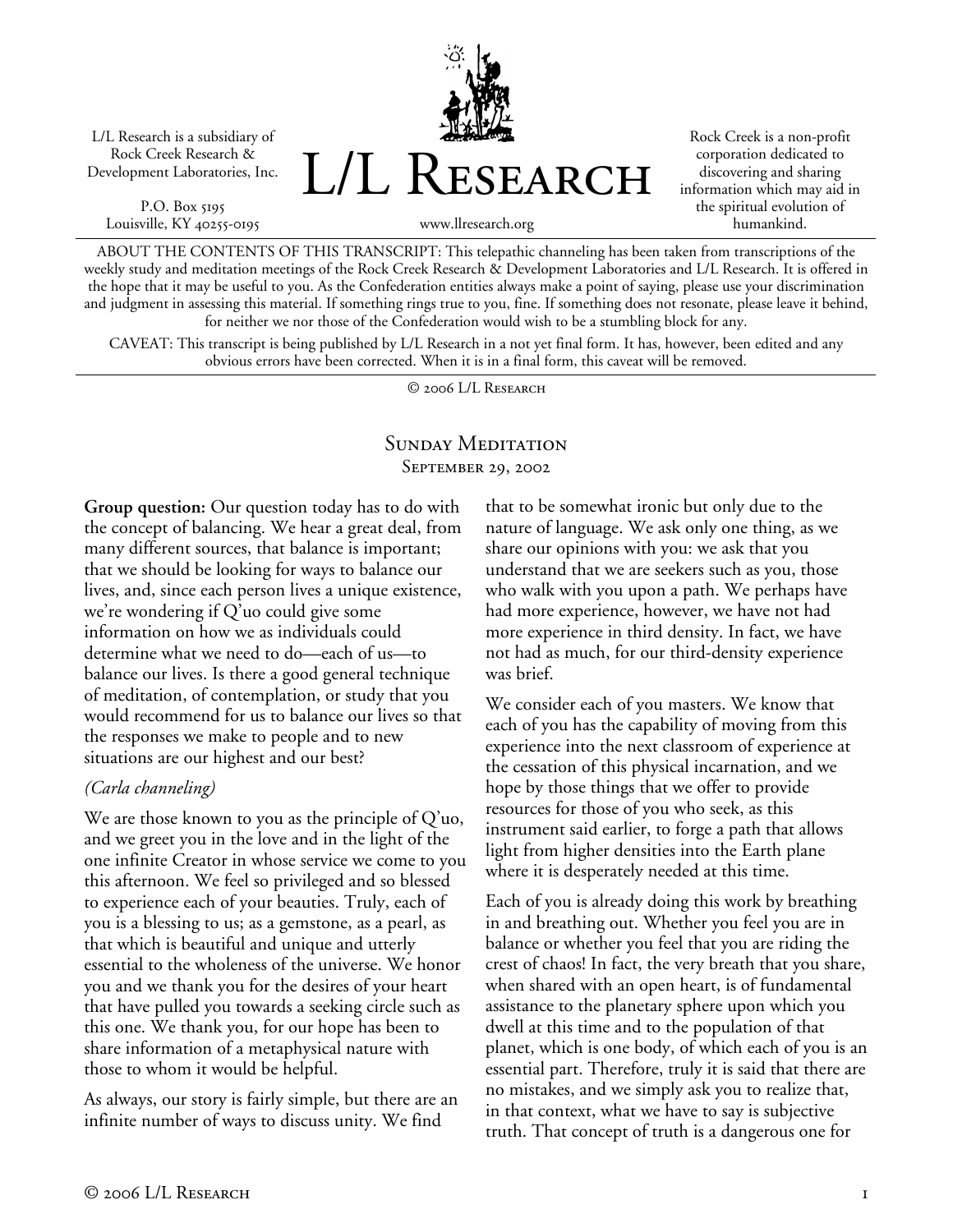your peoples, and we encourage you to think of our ideas only insofar as they attract you, as they resonate to you, and as they help you to focus with those things with which you are working at this time. We ask you not to see us as authorities or to retain any thoughts of ours which do not seem resonant. With this freedom of will preserved on the part of each of you, then we can feel free to share our opinions with you for what they're worth. And each of you will find different things about that which we say to keep and different things to allow to remain behind. We would encourage this, for, truly, your sense of personal discrimination is a tremendous, powerful and valid resource for each of you. You will know that which is resonant to you. It will come to you as if you were remembering it after a long time of forgetting. It will not feel as new as it will feel familiar and positive. If you do not have this kind of chemical reaction, shall we say, to these thoughts, then leave them behind without a second thought, for the universe, the creation on all levels is full of messages. It does not matter if you miss a message, for another one will be there to take its place. The creation is incredibly, infinitely full of opportunity, and, the more it is realized that the creation is a plastic and even a fluid thing, the more possible it will be for each of you to mine the rich field of experience for the gems that it does contain.

You ask this day concerning balance. This is another concept which is relatively simple to comprehend but infinitely difficult either to delineate or to achieve. We may say a few things concerning balance this day, but by no means could we hope to exhaust the subject. Therefore, if there are remaining questions at the end of this session, we encourage each of you to remember and to bring up those questions that still remain. There will be time at the end of this meeting for questions, and as well it is quite possible to initiate a further question at another channeling if the topic is sufficiently interesting to the group.

Perhaps the first thing that we would discuss concerning the concept of balancing is the model upon which this in built. This instrument tunes according to a certain prayer which is the prayer of St. Francis. In its entirety, it is vibrated thusly:

Lord, make me an instrument of thy peace. Where there is hatred, let me sow love; where there is injury, pardon; where there is discord, union; where there is doubt, faith; where there is despair, hope; where there is sadness, joy. Oh divine master, teach us to seek not so much to be loved as to love; to be understood as to understand; to be consoled as to console. For it is in pardoning that we are pardoned; it is in giving that we receive; and it is in dying that we rise to eternal life.

This is an excellent tuning prayer for this particular instrument. However, we use it [here] to point out the [model's] dialectical limitations. Balance is not precisely a balance between one side of self and the other side of self. There is not a line dividing half of your body into the positive aspect and [the other] half into the negative aspect. While tuning towards the light is a skillful resource with which to address a momentary calmness and stability of point of view, nevertheless, it is not that which constitutes a true model of what it is to become balanced. There is a flatness to the model that could be described by the X axis and the Y axis; those things to the right of the X axis are positive, those things to the left of the X axis negative, and so forth.

Take this model of the circle that this instrument has described and allow it to become a sphere, an energy field around things. This model would indicate that one were in balance—when? When is a circle in balance? To us, a circle is in balance at all times. The spherical aspect of it creates a situation in which there is no possibility of losing one's balance, there is no possibility of falling. There is only the rolling, the being kicked by deity into different circumstances, and the ability to bounce.

So let us look at this model a little more closely. The thing that entities tend to do when they perceive that they are out of balance is to attempt to correct. This is true when an entity is within an automobile and the car goes into a skid. The less trained an entity is in moving out of a skid, the less likely an entity is to affect positively the direction of the car by those actions which are taken after the selfperceived slip is noticed. The more skillful the person in driving, the more experience that person has had, the quicker that entity will correct [the path of the vehicle]. The secret, of course, is refraining from attempting to steer the car while it is out of control.

This relates strongly to that saying from what this instrument calls the "AA Prayer," which is: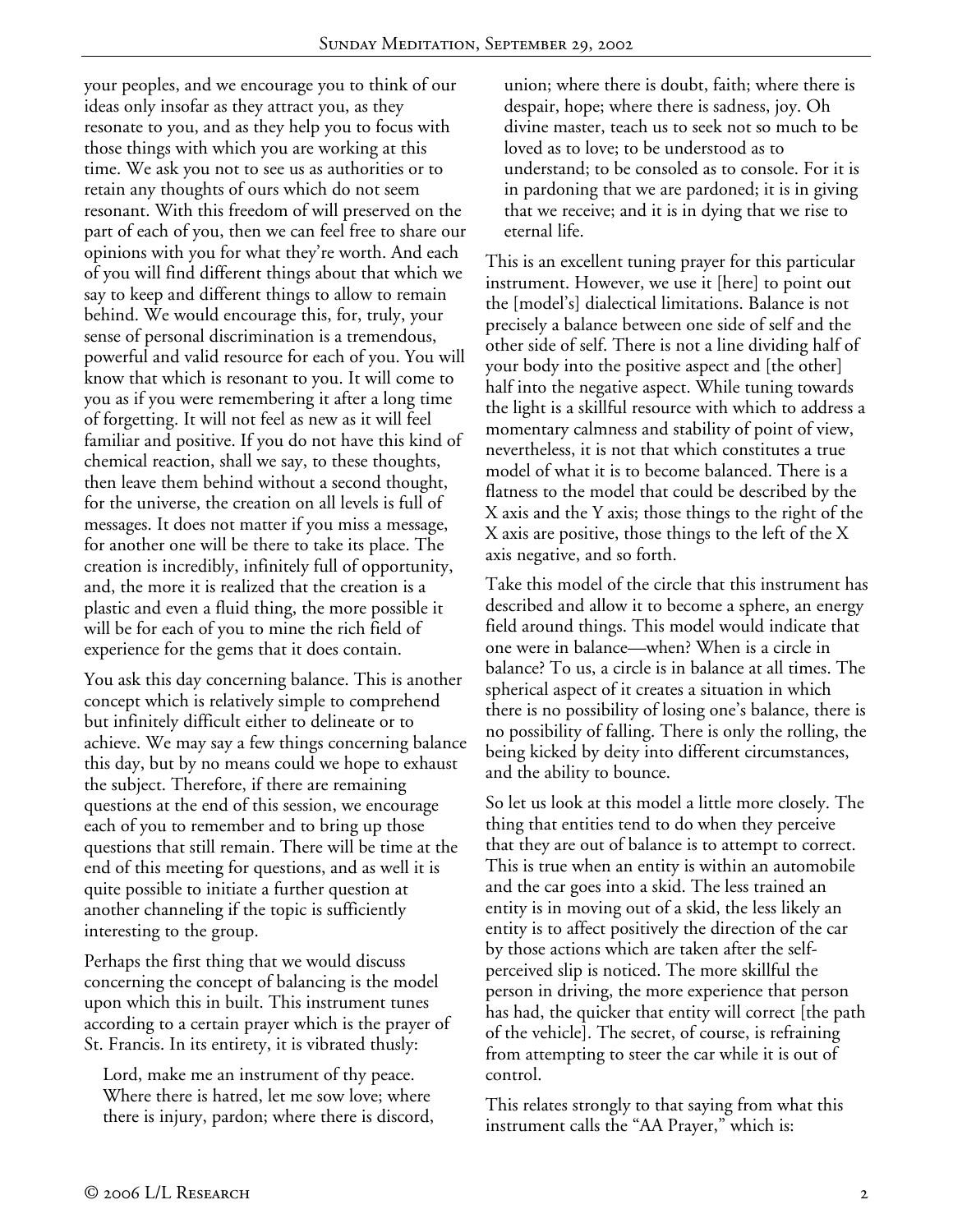Grant me the courage to change what I can, the peace to leave alone what I cannot change and the wisdom to know the difference.

When applied to bringing the physical vehicle, the emotional vehicle, the energy vehicle, the energy field [as a whole], through a skid within the life experience, the first thing that needs to be addressed is the fear of being out of control. The actual situation within the physical experience is that, there is no difference between the skid and the correction except the feeling that it gives to the entity internally. The situation in truth is that, at all times, metaphysically speaking, there is an element of being completely out of control. This is because the entire atmosphere and environment of your planetary sphere and [its] many supporting sub-densities or inner-densities, as this instrument calls them, are completely focused on creating an out-of-control experience that will be cyclically more and then cyclically less in control, allowing each entity who seeks that proper and timely cycle wherein lessons are addressed, are processed, [and] are either learned or not. The cycle moves around, and either the same situation occurs again for that particular entity on that particular theme, or the cycle spirals, because there is now another level that has opened because of prior learning. Consequently, metaphysically speaking, each of you is in the process of infinite change.

Change is uncomfortable by its very nature. It is confusing, and new patterns that are tossed into the life experience by a most humorous deity have a tremendous ability to appear to the untutored eye like pure and complete confusion and chaos. It is only after processing a good deal of new catalyst that a pattern may perhaps become clear, and it is by hindsight, then, that most of us see the true value and benefit of most of the lessons that we have been offered by our higher selves, chosen before this incarnation with great care and great love. The only difference between before incarnation and during incarnation is that, before incarnation, the reasons for these choices were perfectly clear. Within incarnation, all of the sense of the pattern as an integrated whole has to remain beneath a veil of confusion and illusion so that the fundamental nature of the lesson of this density may become slowly and subjectively clear to each in its own way. This lesson, as we have said many times, revolves around concepts which have to do with a principle

that is of the nature of a Thought or a Logos, and that principle cannot be described better within your language than by the word, love. The Logos or love is an energy that has created each of you, that has created each of us, that has created all planetary and stellar bodies, that has created a house for Itself. The Creator of this house is listening, is fascinated, and is hoping that each of you will attack the school year that is known as planet Earth with great appetite and enjoyment. It is seen before incarnation as a place where it would be impossible not to be merry. As the one known as F has said, "How can one not be in a good mood in a beautiful place like this?" And indeed your mimosa bean pods hang down with a beautiful flair in the autumn sunlight and that particular quality of color within the light of autumn is most beautiful not only on your plane but also in the inner planes where we are at this time resting.

It is indescribably beautiful, and there is only one thing that mars the carnival atmosphere, and that is change: the reason that you came! For only in illusion is the perception of real change possible. It is not that there is not a different thought every moment for infinity, it is not that things do not change, for truly no two entities can breathe the same breath twice; no single entity can breathe the same breath more than once. The philosophical river that has for so long been talked about as not being able to be stepped in twice still runs, still changes, and still brings a fresh harvest every day of things that will place the entity in the position of feeling out of balance. Where lies the love in this structure? Love within the structure lies in that which is not seen. It lies beyond the confusion, it lies beyond the circumstances, and it lies in becoming aware of the self as a unit that contains all that there is, in balance or out of balance. All the ingredients lie within, not neatly separated into those that are identifiable as positive and those identifiable as negative but thoroughly and completely mixed, and mixed yet again with the infinite layers of acculturation that each of you has experienced because of how each has heard what each has heard throughout the incarnation. There are many of those within this group whose early experiences within this sphere have been difficult to bear; whose growth as spirits has been distorted in various ways because of assumptions accepted as true, such as, "I am not worthy," "I am not happy," "I am not blessed," "I am not lucky," "I am not good enough." We could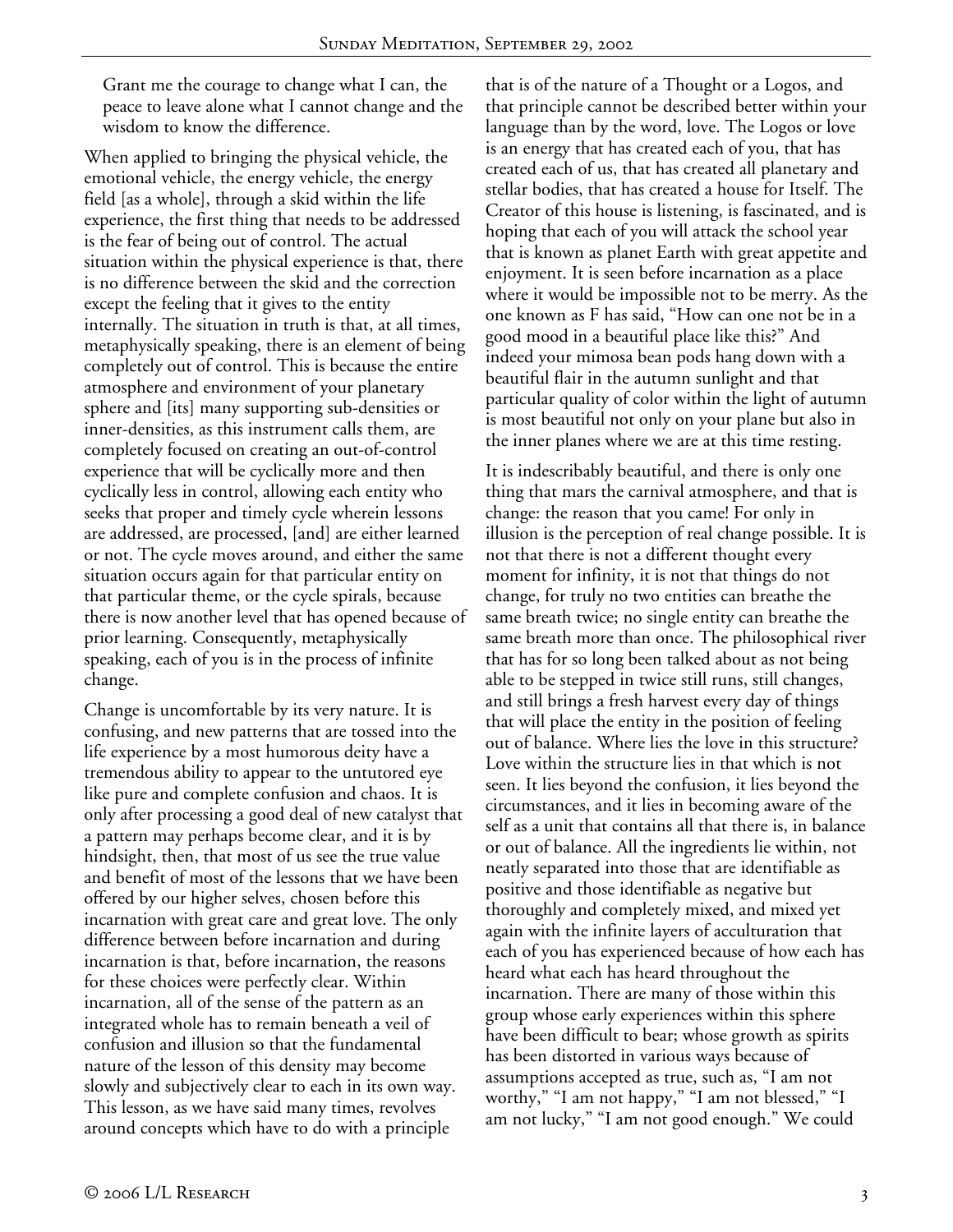go on, but basically it is that feeling of being not good enough, of being abandoned, of being stranded in an unsafe place, which charges one with the need to put up defenses.

This brings us back to the idea of the circular, ballshaped nature of self. Does a ball, does a sphere need defense? Indeed not. In fact, within the civil engineering trade, the building of bridges is only possible in some cases because of ball bearings that are placed at points of balance within the structure, because the circle can hold much, much more pressure and weight and more of a changing load than any other structure, anything with corners. This means that people can use the circular form to stabilize large structures, and, if the nature of the energy field is seen to be round and spherical, then it may perhaps more easily be seen that the way to become a balanced entity is not the dialectic of, "Oh, I see the dark; I must replace it with the light." But as the one known as J said, "Oh, I see the dark; let me love it with my light. Let it all become one thing within the heart." The heart that is within each of you is a haven that is already in balance. There is a pre-incarnational setting that you may be able to change somewhat through the course of an entire lifetime. You are hoping that you will be able to adjust the way you perceive information so that the information that you receive is less and less distorted. One of the goals of balancing is to decrease distortion, and, as this instrument has said earlier in this conversation, to become integrated, to become not only that entity who loves but that entity who is loved, so that one begins to feel the fullness of self and the rightness of having all that there is within one entity. This part of balancing simply clears the field by removing as much distortion from the perceptions that are incoming as possible.

So let us move from the concept of sphericalness or not cringing from difficult experiences, to another facet of the balancing experience. That is the great importance of not only allowing oneself to fall, [but] allowing oneself in those moments of self-perceived chaos to move with the chaos. Indeed, to feel as if one is falling down and not coping but also to begin to allow the self to laugh about it, to take it lightly. We have said through this instrument many times that we encourage you to love that which is beyond yourself and take it very seriously but we encourage you also to take yourself lightly. For those things

which are the highest and the best within you are those things which simply need to be found within the self and allowed to express. They are already there; they are hiding behind things like defensiveness, fear, all of those reactions that are, as Buddhists would say, not particularly skillful. There is a great deal to be said for this point of view of skillfulness. However, it does not come into congruency with the thought that is behind the skill, which is that of love. There is nothing restrained about the love of the infinite Creator, nor is there anything restrained about the power of those energies that move through each of you at all times. There is distortion in the incoming data that you receive with ear, with eye, from reading, from opinion and so forth. It comes in roughly and raw, and some of it is true and some of it is not; some of it is of good report, and some of it is simply gossip; some is true, some is false. How shall you judge yourself? How shall you look at the momentary experiences of the day and say, "This was a good thought; this was a non-skillful thought"?

There are many ways to address the subject. The best way that we know to tell you is that the key is emotion. You are of the concept, because you have a biological computer called a brain, that you are here to think better, and indeed in many ways as a sideeffect of spiritual improvement in the constitution, there is also an improvement in the thinking. However, the harvest of planet Earth is not a thought, not on the level of ideas. Rather, it is a pure emotion. It is a thought that is creative, that has to itself the nature of a principle that engenders more of itself or children of itself, so that each of your thoughts, each of these moments during any day when something crystallizes for you emotionally and you have a specific reaction, whether it is a positive emotion seemingly or seemingly a negative one, offers …

#### *(Pause)*

We must indeed state that we cannot describe that which it offers except to tell a story. This instrument was communicating [earlier, by letter,] with an entity who talked to her about "Lunchables," if you are familiar with this product which contains cheese, meat and crackers. She [the writer] was thinking about the difference between perceiving something in one structure and perceiving it in a different structure, and she was eating these little crackers and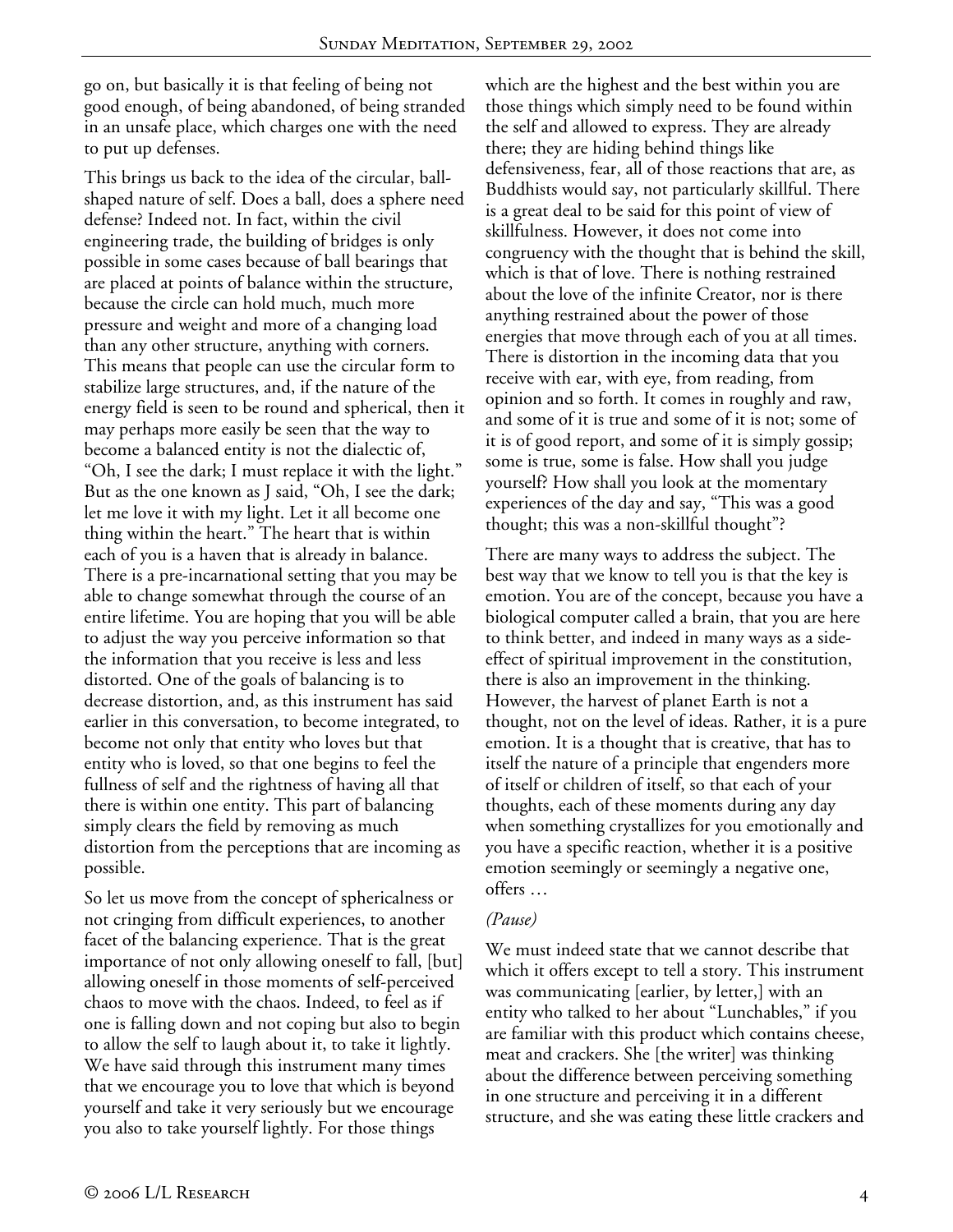cheese. She discovered that if she put the crackers, then the turkey, then the cheese upon each other in that order, they tasted one way; if she changed the order, she had a different experience, and yet they were the same ingredients. This entity said to this instrument, "How can it be that Lunchables would teach me a spiritual lesson?" And we say to you that this is the nature of balance. Everything has a message to those whose energies crystallize at the moment that the message is coming through. There will be a continuation of messages for each seeking spirit. There is no concern about whether or not you get them all; there will be another one in five minutes or half an hour. There is no waiting in terms of spiritual learning.

Indeed, all you must decide is how fast you can change; how much you can transform while still remaining stable, productive and all of those other attributes that are valued by yourself and the culture in which you live. It is only that limitation that keeps each entity from progressing very, very quickly. And indeed we would advise against very quick advances and very quick changes. We would suggest to each of you that each find the way to remove toxic intensity from any day in which it occurs. In other words, quite often the reaction of one who has learned something and is excited about learning more is to do more and more meditation, more and more balancing exercises, more and more visualizations, and so forth, which simply creates a faster rate of change until the stable, everyday self is offered a crisis that expresses to that entity the nature of that entity's limitations as far as being able to change beyond a certain rate of acceleration. The thing to be aware of within the self is what this instrument would call burn-out, where there has been a massive application of principle, truth and the various resources of the "spiritual supermarket," as the one known as T has called it, and circuits are blown, and consequently there is that time where distance must be set between the self and the spiritual seeking. Those entities who are not capable of toning down their efforts with the ability to laugh at the self are those who are most vulnerable to spiritual exhaustion. For those who wish over a long period of time to make sustained and serious efforts in opening up the self to the realization of self, we encourage laughter, we encourage good friends supporting each other, we encourage each finding

the ways that relaxation truly comes, that lighteningup really happens.

It is not the same for all entities. One entity can relax perfectly well doing stitchery, another entity reading, another entity walking in the woods. Another entity may have the need to remain active at all times. Whatever the pattern, that pattern itself and the emotions that it calls up are those items of real interest. How am I perceiving this structure, this that presents itself to me, this gestalt? How can I juggle and play and dance with this and change the structure of the way I am thinking of the contents of this constructed situation that will improve my capacity to be comfortable while I am not in balance? These are excellent questions to ask of the self, because truly reality is a plastic, illusion that is very penetrable by belief and perception. That which you perceive is that which is subjectively true. If the perception or the belief changes, the body itself will believe the perception rather than the actual circumstance. Therefore, if each of you happened to be hypnotized and then placed in a situation where there was physical discomfort and yet one was told that it was not occurring, the entity's body would not feel pain. Conversely, if an entity is told that he is being touched by fire, in the absence of any fire on the physical, that entity's body may well blister and burn. Belief becomes the reaction to the body.

This means that the belief that you have about what you are experiencing can create a wide range of actual occurrences, for the belief system triggers the response to the situation. The way that the so-called human experience works is not particularly objective. Indeed, it is extremely subjective. It is extremely permeable, and you have much more power over your universe than you know. So another level in working with the balancing is to see that you have the creative power to reconstruct not the situation itself but how it is looked at, what point of view is used. What difference, may we ask, would there be between a drama or even a soap opera and a sitcom? What difference is there between melodrama and drawing room farce except the way that the entities respond to the undoubtedly somewhat mired situation that is required in order for a play of any kind to occur, whether it be a comedy, a drama or a tragedy? How can you create a sitcom, so that there are laughs and saving graces to the life experience that inevitably includes all of the crazy things that occur upon planet Earth; all the things that seem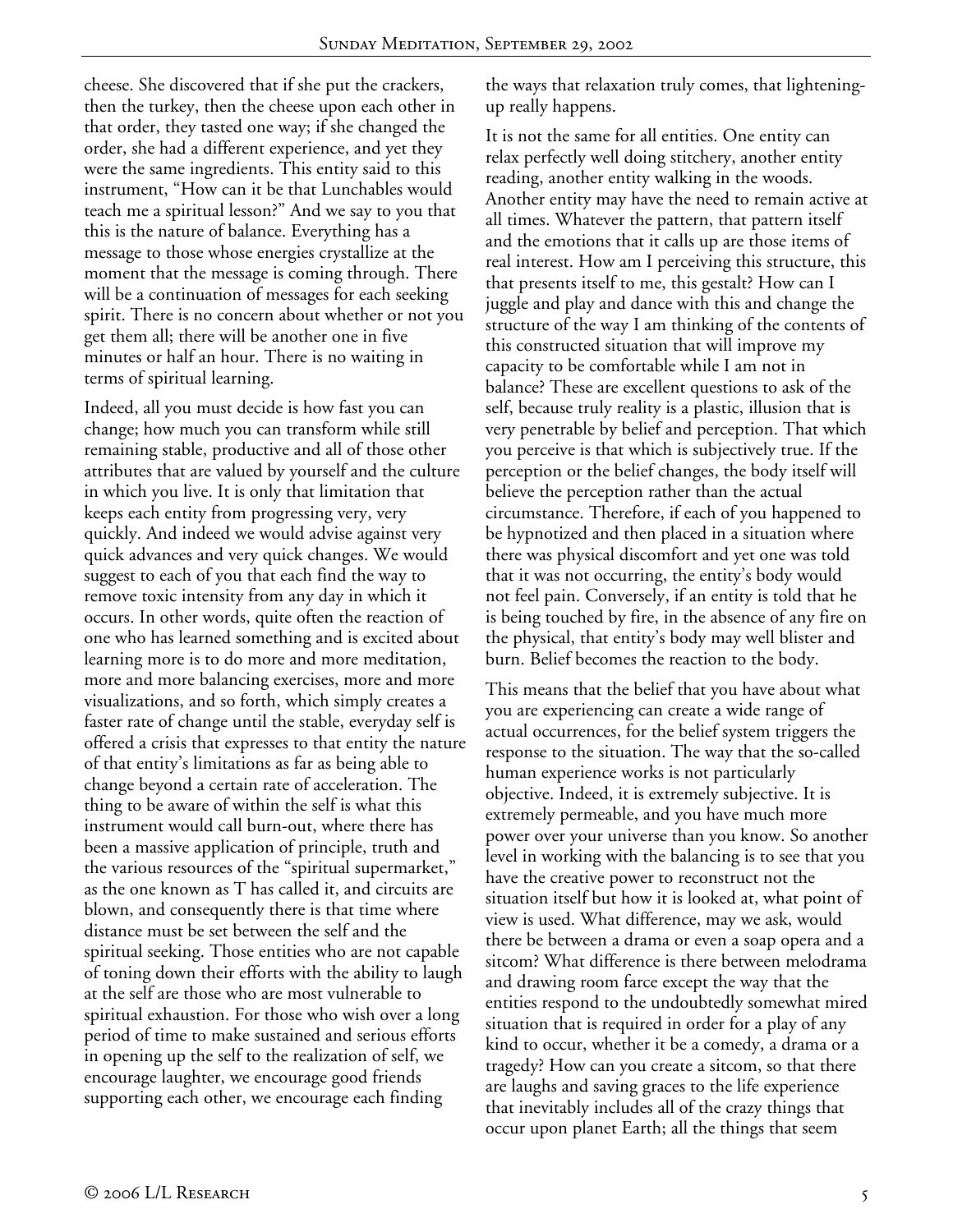unfair, all the things that pull at one, all the things that create emotion?

For you see, each of you, balanced or unbalanced, is constantly sending a signal. Each receives the same signal; each receives the infinite love and light in infinite supply at all times moving from the roots of being, from the roots of the body, spiraling upwards through the self and out into the universe again. The magic here is involved in your nature and how you refract that upward-spiraling light in such a way as to create your own color, your own luminosity, your own way of offering light back to the infinite Creator. So what you are really responsible for here is simply becoming more who you are, for who you are is a spiritual, energetic being, and it is something that is encased and often buried in that illusion which is flesh and those persuasive seductions that the physical world offers; seductions such as the need to feed the self, the need to create warmth for the self with inclement weather, the need to appear to be this or that way in regard to other people. All of the needs are for a seduction of the senses and a seduction of the emotion. It is as if each were at a magic carnival and one could either spend time upon the rides going around and around, or one could bring one's bounty to the carnival and have it judged to be "best chocolate cake" or "best tomato." It is a choice of where to put the mind, where to put the energy, where to put the love. If you are loving, you are in balance. You can be upside down or sideways or flat on your back in the illusion, but, if your heart is open, we ask you to be utterly pleased and satisfied and to move on into the moment to mind some of the wonderful, spontaneously available breath and spirit and *je ne sais quoi* of that particular moment; that intersection of space/time and time/space in which this perfect moment became possible.

Each breath in and each breath out is so precious. We dwell in our present density in a much more expanded time frame relative to your own, and we see the preciousness of breathing in and breathing out for only seventy-five thousand years, and we see especially at this time the preciousness of breathing in and breathing out for perhaps the last of the series of incarnations within third density. It is truly a transformational and magical time. The subjective feeling of being out of balance is inevitable. The truth always lies in the knowledge that all is well, and all will be well. Where you put your energy is

precisely where you should be putting your energy even if, in subjective terms, analytical terms or in the opinion of others, it is incorrect. Know that you will always come about to a new tack when you feel it from within. Know that, until you feel it from within, it is better to continue to collect data, to absorb and to feel, and then to observe the feelings, to learn from those out-of-control, seemingly unbalanced emotions where the mind is, where the heart is, where the catalyst is, what the lessons are.

The lessons usually have to do with the giving and the receiving of love. As the one known as V has said, it is much easier to give than to receive. Many within this group are working with the ability to receive love, so there is never an assumption that this or that situation is helpful and this other situation is not helpful. Know that many times this situation is the reverse of that which it seems to be.

This instrument is informing us that we have been far too wordy, and we shall need to move on. We thank you so much for asking such an interesting question, and we would like to transfer this contact to the one known as Jim so that his energy may be used in answering further questions. We thank this instrument for its service, and we leave it in love and in light. We are those known to you as the principle of Q'uo.

## *(Jim channeling)*

I am Q'uo, and greet each again in love and in light through this instrument. At this time it is our privilege to offer ourselves in the attempt to speak to any further queries of a shorter nature that may remain upon the minds of any of those present. May we ask at this time, then, if there is a query to which we may speak?

**J:** Yes, hello, Q'uo. This is J, and I was wondering if you could just speak to me briefly about any suggestions you might have about how I can use these healing instruments, the phi-ratio spirals, with my clients to be in service to others, and if you could just briefly speak to me about the clockwise and the counter-clockwise motion of them and how they might send out of the body or into the body. Thank you very much.

I am Q'uo, and I am aware of your query, my sister. As you are working with those who present themselves to you for your healing energies and efforts, it may be helpful to spend a few moments at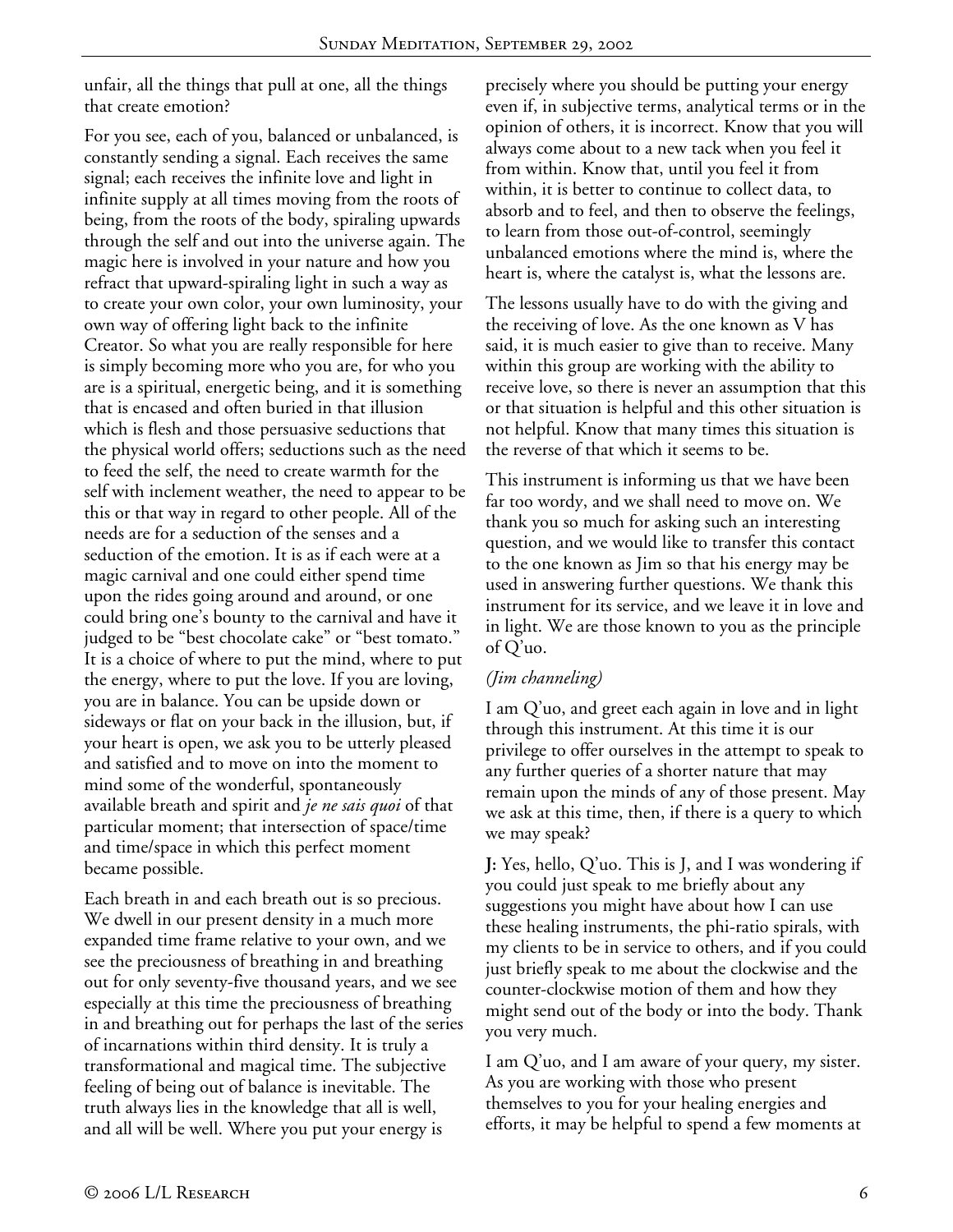the beginning of each session in meditation together in order that those energies which are in the subconscious mind and which are attempting to make an impression upon the conscious mind might do so, for it is truly said that all healing will come from within the entity to be healed and simply needs an avenue over which it might travel, shall we say. This avenue can be provided by each of you seeking the resources of the subconscious mind.

As to the clockwise and counter-clockwise spiraling effect of these tools for healing, we would recommend that the attempt to send energy into a body or portion of the body may best be accomplished by using those energies which move in a clockwise fashion. Thus, the prana or infinite love and light of the one Creator may be sent more speedily and precisely to a certain location by using the clockwise spiral and by visualizing this energy moving into the spiral and into the body as this tool is used, so the counter-clockwise spiral then is most helpful in the removing the energy from the physical body or a portion thereof, again, seeking the counsel of the subconscious, moving in the intuitive response from the subconscious in a fashion which allows a visualization to assist the use of the counterclockwise spiral.

Is there a further query, my sister?

**J:** No, thank you very much.

I am Q'uo. We thank you, my sister. Is there another query at this time?

**Carla:** Let me follow up to J's question and just ask if the image that you're offering is that of its coming from the needle into the energy field of the body and then also moving up the spiral so it's not just a oneway energy flow, it's a connection between the infinite and that infinite within self through the needle, but it's also being pulled by the desire from above as it is being sent from above. Is that right? Is the dynamic there one of a partnership between the body that's receiving and the energy that's moving through?

I am Q'uo. This is correct, my sister.

**Carla:** Thanks.

Again, we thank you, my sister, for your efforts. Is there another query at this time?

**S:** I have one or two. It's kind of interesting, I've been reading on the spiritual value of mazes and

things like that, and there's a crop circle I have here that would be—I guess—a perfect candidate for a spiral maze, and I was wondering if you could tell me what this particular crop circle represented and your ideas on such a maze?

I am Q'uo, and am aware of your query, my brother. The spiral maze which you refer to is a pattern of energy progression which may be projected in a specified fashion according to the intention of the entity utilizing it. This is to say, it is a tool which may function according to your use of it. It may be that which enhances the environment in which it is constructed if that is your desire. It may be that which enhances the health and well-being of those who enter into it if that is your desire; it may be that which enhances the well-being of the planetary sphere upon which you dwell, if that be your desire. Thus, you may see, it is the intention of the magician, shall we say, the entity which utilizes the tool for healing and transfer of energy that determines the effect, the outcome or the results.

Is there a further query, my brother?

**Steve:** Can it be all of those? Does it have to be a single one, or can it be all three?

I am Q'uo, and am aware of your query, my brother, and this too is possible. It is the desire, the intention, the direction that is important in determining how any such tool is used.

Is there another query, my brother?

**S:** The last one I have was …There is a lady we work with; she just recently has gotten married, and her husband has some very severe back issues, apparently all his life, and I'm wondering if you had any words of wit or wisdom that we may offer to help her be of assistance to him?

I am Q'uo, and am aware of your query, my brother. In looking at the physical vehicle and the various distortions of such that may occur during an incarnation, the back region is that area which signifies support for the entity. When there is a feeling within the entity's being that it is unable to support someone around it or itself or is unable to be supported by such entities, oftentimes, there will be a difficulty in this physical region. It is therefore necessary for the determination of the specific cause that the entity experiencing the distortion have the desire first of all to untangle the riddle; that some means of untangling be utilized. Whether this be